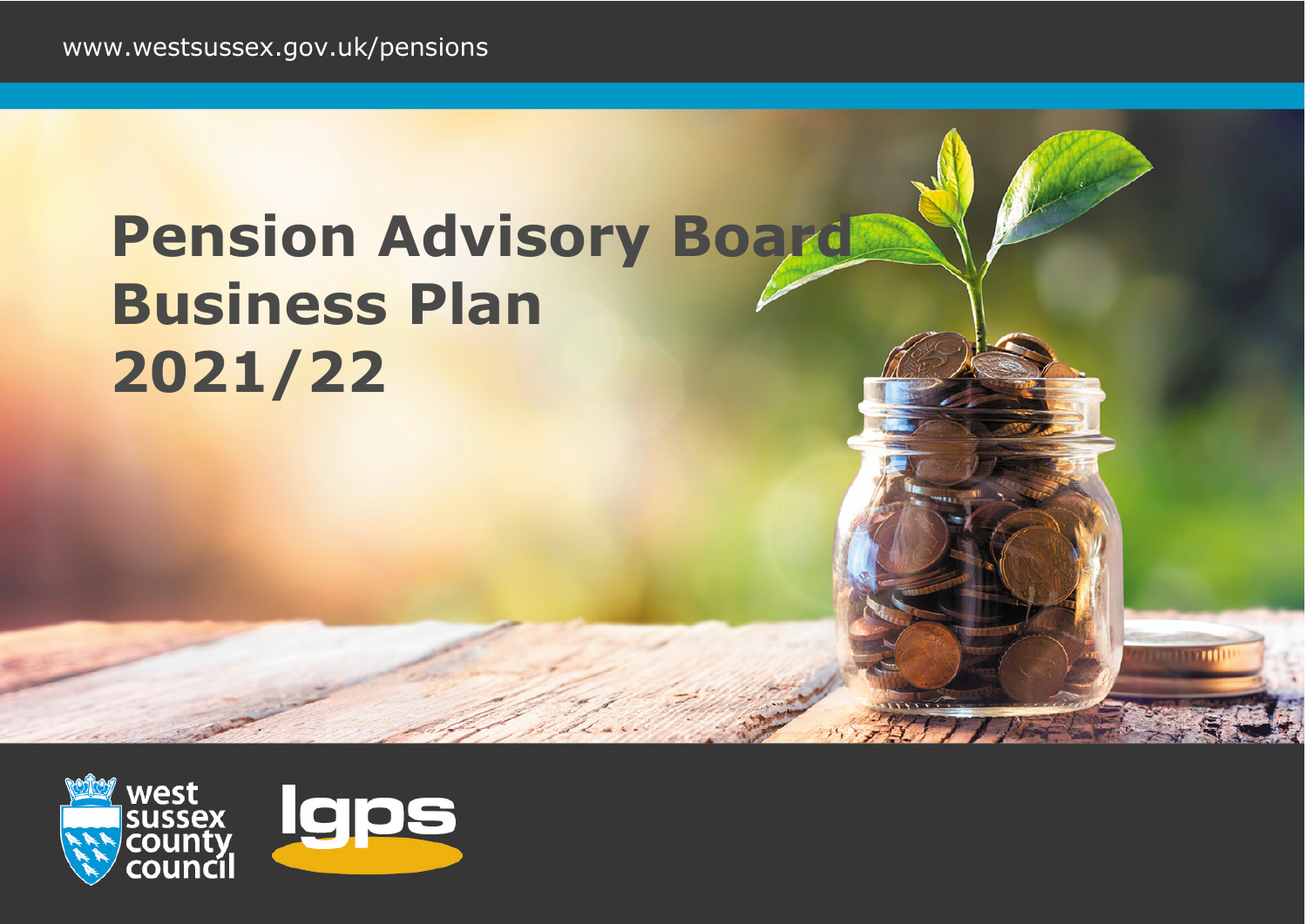# **Background**

This is the Business Plan for the West Sussex Pension Advisory Board. The Business Plan is an important document which sets out the aims and objectives of the Board over the coming year, its core work and how the objectives will be achieved.

The County Council is responsible for the administration of the West Sussex County Council Pension Fund and as the Administering Authority, is required under S106 of the LGPS Regulations 2013 to establish a local pension board and has established the Pension Advisory Board for this purpose.

The County Council acts as the Scheme Manager, as defined by the Public Service Pensions Act 2013, in respect of the management of the Scheme and its functions in this respect are discharged in accordance with the Council's scheme of delegation by the:

- Governance Committee (delegated to the Pensions Committee); and
- Officers (Director of Finance and Support Services and the Director of Law, Assurance & Strategy)

The Board is supported by the officers, by the appointment of an independent chairman, and by assurance statements and information provided by external service providers. The costs of the Board's operations are charged to the Pension Fund and a budget is included in the Business Plan.

The Board's approach has been to establish a core programme of work based on guidance received from the Pensions Regulator, the Scheme Advisory Board and from CIPFA in the form of advisory guidance.

The Business Plan has been developed to be more consistent with and complimentary to the Pensions Committee's business plan. The Plan is reviewed annually and progress monitored at each meeting. New priorities that might arise can be introduced at each meeting and new action identified where progress has not been as expected.

Details of how the Board's objectives will be met, together with key priorities and an indication of key risks are included in the Plan. The achievement of the objectives and key tasks are reviewed at the end of each year and reported to the Pensions Committee. A brief report is also approved for inclusion in the Pension Fund Annual Report and is made available to scheme employers and to scheme members.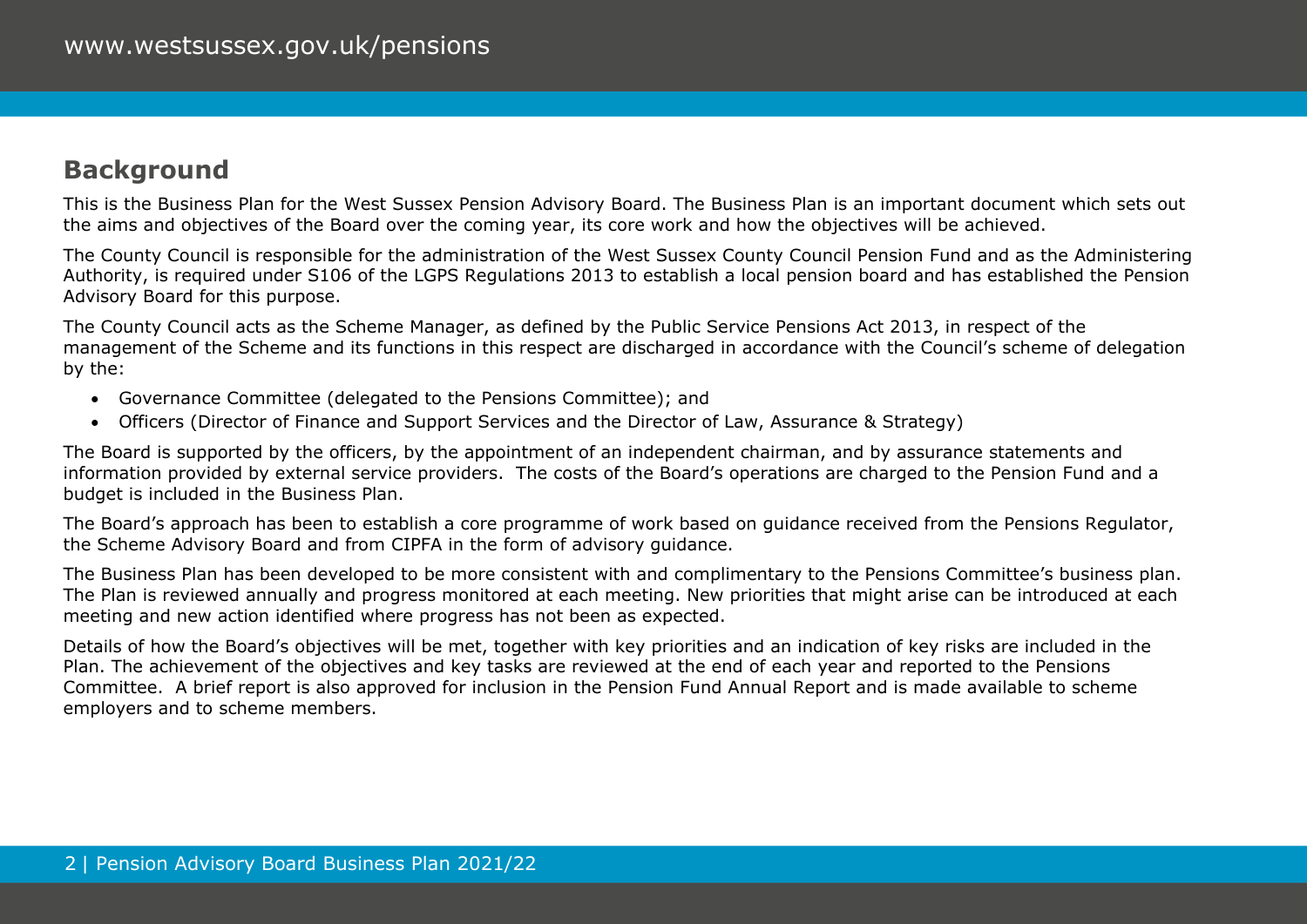## **Statutory Responsibilities**

1. The statutory responsibilities of the Board are similar to those set out in the Regulations for all local pension boards:

Assist the Scheme Manager:

- To secure compliance with the scheme regulations and other legislation relating to the governance and administration of the scheme;
- To secure compliance with requirements imposed in relation to the scheme by the Pensions Regulator;
- In such other matters as the scheme regulations may specify;
- To ensure the Scheme Manager effectively and efficiently complies with the Code of Practice on the governance and administration of public service pension schemes issued by the Pensions Regulator (COP14); and
- To ensure that the Board complies with the knowledge and understanding requirements in the Regulator's Code of Practice.

## **Accountability**

- 2. The Board is accountable to the Scheme Manager, to the Pensions Regulator, to the Scheme Advisory Board, and to the scheme employers and members that it represents.
- 3. The Scheme Advisory Board will advise the Responsible Authority (the Ministry for Housing, Communities and Local Government) and the Scheme Manager.
- 4. The Pensions Regulator will report to the Responsible Authority but will also be a point of escalation for whistle blowing or similar issues (supplementary to the whistle blowing policy and anti-fraud and corruption policy operated by the Scheme Manager which operate to include all of the functions of the Council as Scheme Manager and its advisers).

## **Principal Functions**

- 5. The principal functions of the Board include:
	- Seeking assurances that due process is followed with regard to Pensions Committee decisions:
	- Considering the integrity and soundness of Pensions Committee decision making processes:
	- Seeking assurance that administration performance is in compliance with the Administration Strategy;
	- Considering the effectiveness of communications with employers and members including the Communication Strategy;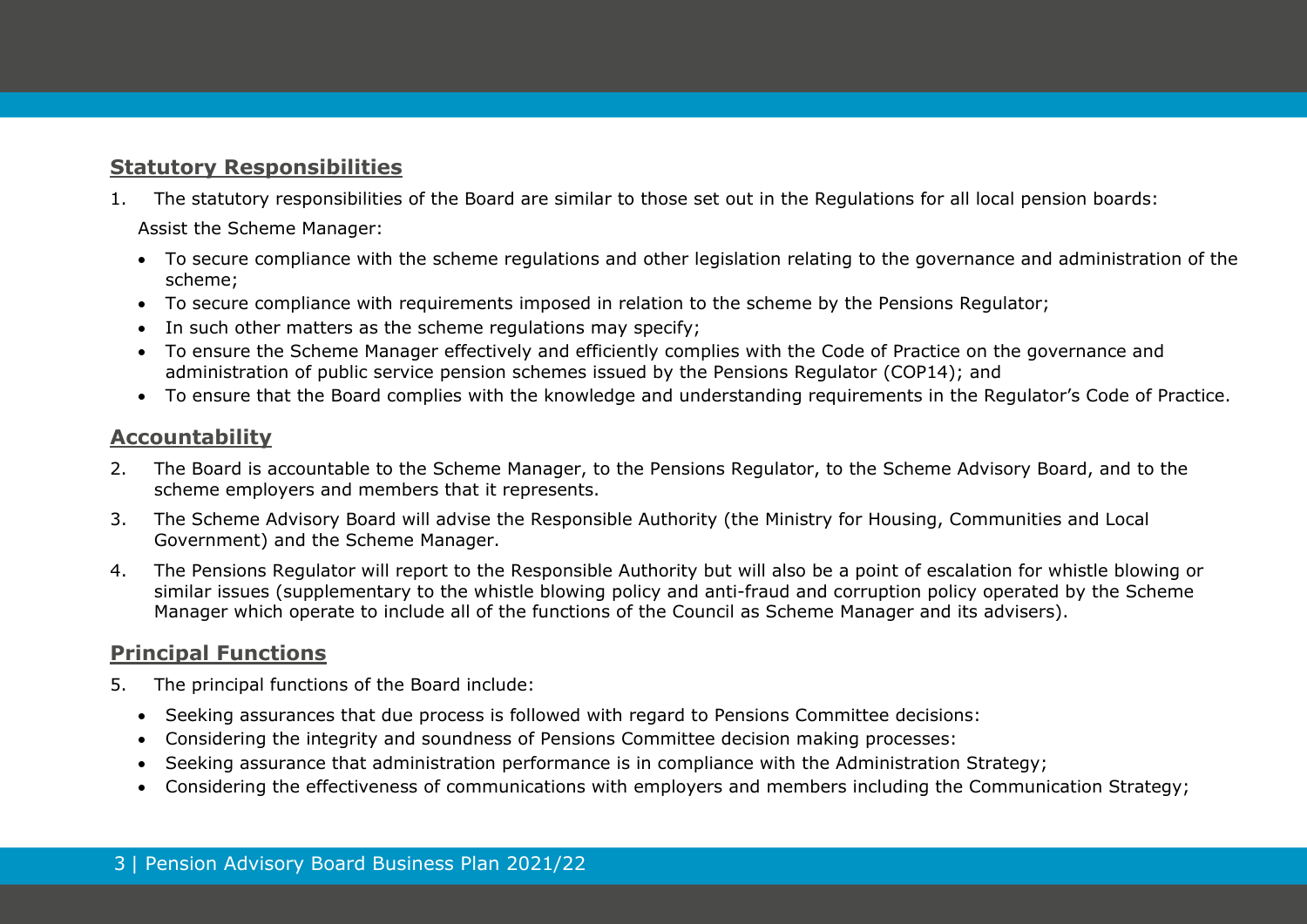- Considering and commenting on Internal Audit recommendations; and
- Consideration of External Auditor reports.
- 6. Any complaint or allegation of breach of due process brought to the attention of the Board shall be dealt with in accordance with the Pensions Regulator's Code of Practice.

## **Objectives**

7. The Board's main objectives are set out below:

**Governance:** Act solely in terms of the public interest, with integrity, objectivity, accountability, openness, honesty and with leadership, and seek to ensure these are followed by all those involved in the Fund's administration.

**Compliance:** Seek to understand the statutory framework of regulations and guidance, and ensure all aspects are complied with.

**Administration:** Seek to ensure that proper procedures and controls are in place and are followed, and that performance expectations are met.

**Communication:** Seek to ensure that standards of reporting and clear communications are maintained and improved.

**Efficiency:** Seek to ensure improvements are being made in all processes, and minimise demands placed on officers in supporting the Board's work.

**Effectiveness:** Seek to ensure that the Board is making an effective contribution to the governance of the Fund through careful planning and performance assessment.

**Risk management:** Seek to ensure that fund risks are being identified, monitored and mitigated through proper procedures and controls.

**Proper advice:** Seek to ensure that proper advice is being taken and considered in all aspects of decision-making.

**Knowledge and understanding:** Seek to ensure that all Board members maintain a suitable level of knowledge and understanding.

**Responsiveness:** Seek to ensure that the Board considers and responds to consultations, surveys and requests for information effectively.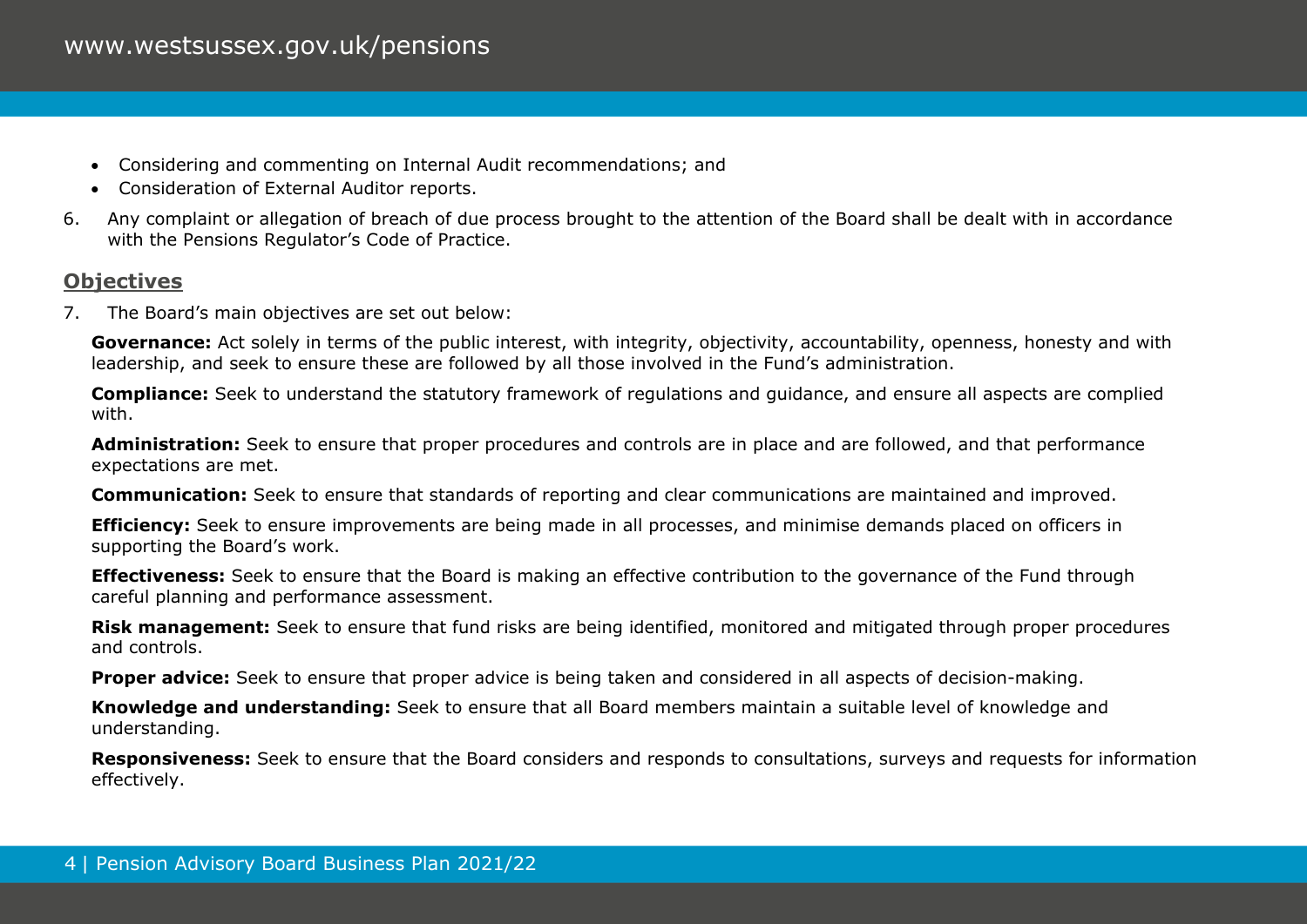- 8. The means by which the Board can deliver these objectives is set out in the detailed plan. As part of the agenda planning process, the officers and chairman have agreed a structured agenda as a standard and discuss the detailed agenda well in advance of each scheduled meeting.
- 9. The papers for each meeting are made available at least one week prior to the meeting and implementation of action agreed is monitored in a progress report at the following meeting.

#### **Budget**

10. The Board does not have delegated powers to incur expenditure but agrees an annual budget with the officers each year. Provisional sums are included to allow the Board to request any additional independent advice that might be required in exceptional circumstances.

| <b>Budget item</b>                    | <b>Budget</b><br>2020/21 | <b>Spend</b><br>2020/21 | <b>Budget</b><br>2021/22 |
|---------------------------------------|--------------------------|-------------------------|--------------------------|
|                                       |                          |                         |                          |
| Fee for independent chairman          | 17,500                   | 17,500                  | 17,500                   |
| Travel expenses/subsistence           | 2,000                    |                         | 2,000                    |
| Training provision                    | 2,500                    | 765                     | 2,500                    |
| Democratic Services Support (0.2 FTE) | 7,500                    | 6,945                   | 7,500                    |
| Meetings (incl. refreshments)         | 700                      |                         | 700                      |
| Provisional sums (if required):       |                          |                         |                          |
| Legal and other external advice       | 3,000                    |                         | 3,000                    |
| Contingency                           | 2,000                    |                         | 2,000                    |
| <b>Total Budget</b>                   | 35,200                   | 25,210                  | 35,200                   |

**N.B.** All costs are chargeable to the Pension Fund.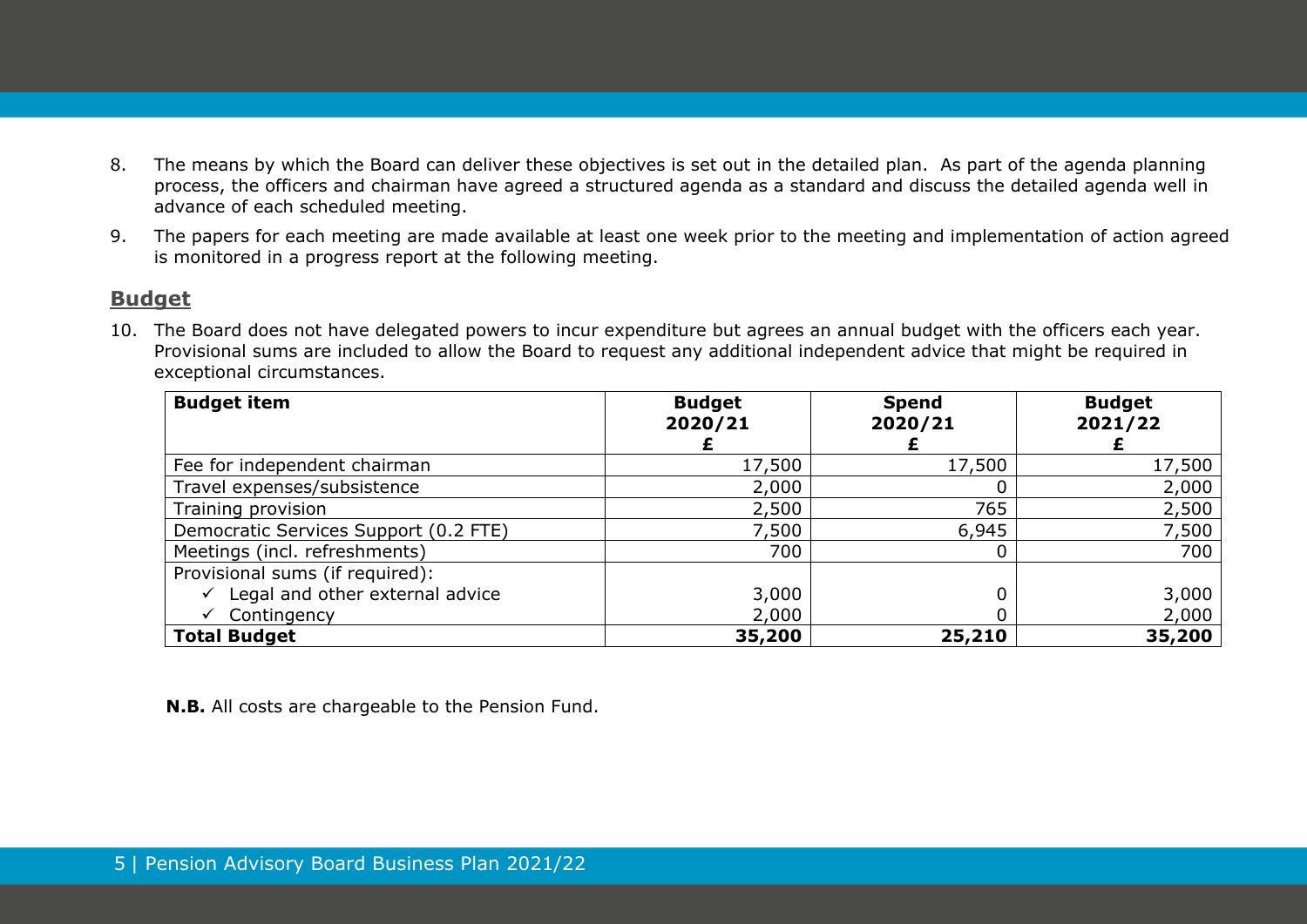## **Training**

- 11. The Pensions Committee has agreed a Training Strategy which incorporates the Board's training needs. Training for Board members, including induction training, is provided through regular focus sessions at each meeting, regular updates from officers and advisers, internally developed training days, and attendance at external seminars which specialise in the needs of local pension boards.
- 12. Reference is also made to the e-learning provided by the Pensions Regulator and, at the start of 2021/22, all members of the Board had successfully completed the public service learning modules.
- 13. In terms of self-learning and familiarisation, the Board has developed arrangements to keep members appraised on changes to the scheme regulations and guidance through access to the national LGPS and Scheme Advisory Board websites.

#### **Risk Management**

14. The Board does not consider it necessary to have its own risk register but monitors the Fund risk management arrangements as reported to the Pensions Committee on a regular basis.

## **Areas for attention in 2021/22**

- Internal controls and audit assurances PAB involvement
- Governance compliance changes pending responses from MHCLG to SAB proposals
- The Pensions Regulator's proposals for a combined Code
- Potential pensions/cyber scams controls and warnings to members
- Impact of Scheme changes on administration performance and employers
- Strategic investment issues, compliance and knowledge building
- Comparisons to other local pension boards and their operations
- Unit costs and service levels, national comparisons
- Auto-enrolment and growing membership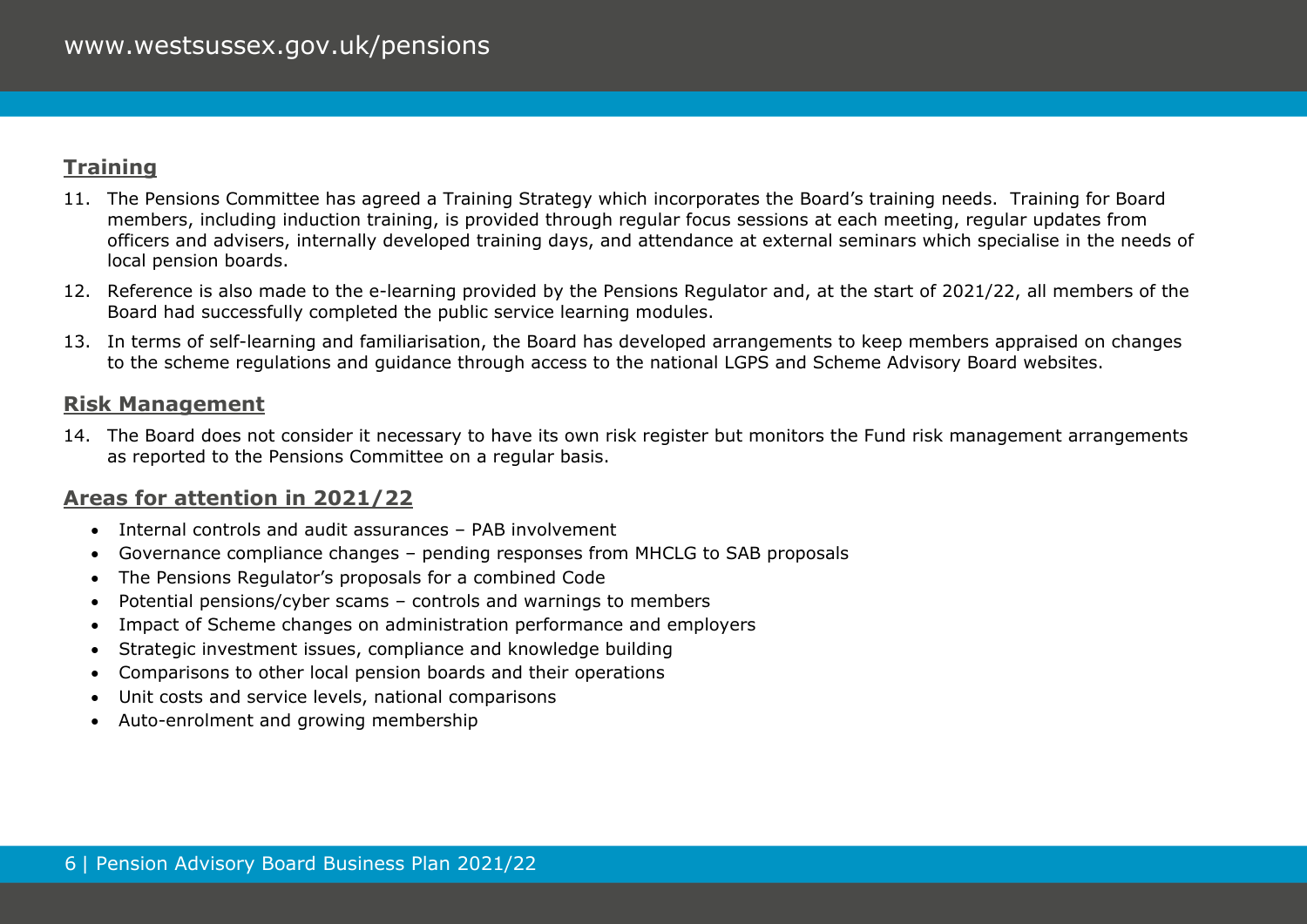# **Key tasks and activities**

## **Business Planning and Performance**

#### **Core on-going work**

- Agree programme of work, budget and resources for the coming year and monitor progress at each meeting.
- Undertake a self-assessment of performance for the year to include on-to-one interviews in January/February.
- Agree a report each year on activity for inclusion in the Fund Annual Report and for scheme employers.

#### **Special activities and reviews 2021/22**

• Review of current Board operations in line with the Scheme Advisory Board's Good Governance Review proposals as a 'dry run'.

#### **Key Risks**

- Failure to manage work efficiently and effectively
- Failure to account for activities and performance

## **Compliance Checks**

#### **Core on-going work**

- Review the County Council's policy on conflicts of interest annually, ensure interests declared at each meeting and maintain a register of interests for the Board on the website.
- Review the Pension Fund Annual Report and Accounts for content and compliance.
- Review statutory policy statements on a regular basis and on a three-year rolling basis.
- Monitor and review changes to regulations and guidance at each meeting.

#### **Special activities and reviews 2021/22**

• Review the Pension Fund Annual Report and Accounts for content and compliance scheduled for meeting on 26 July.

#### **Key Risks**

• Failure to manage conflicts properly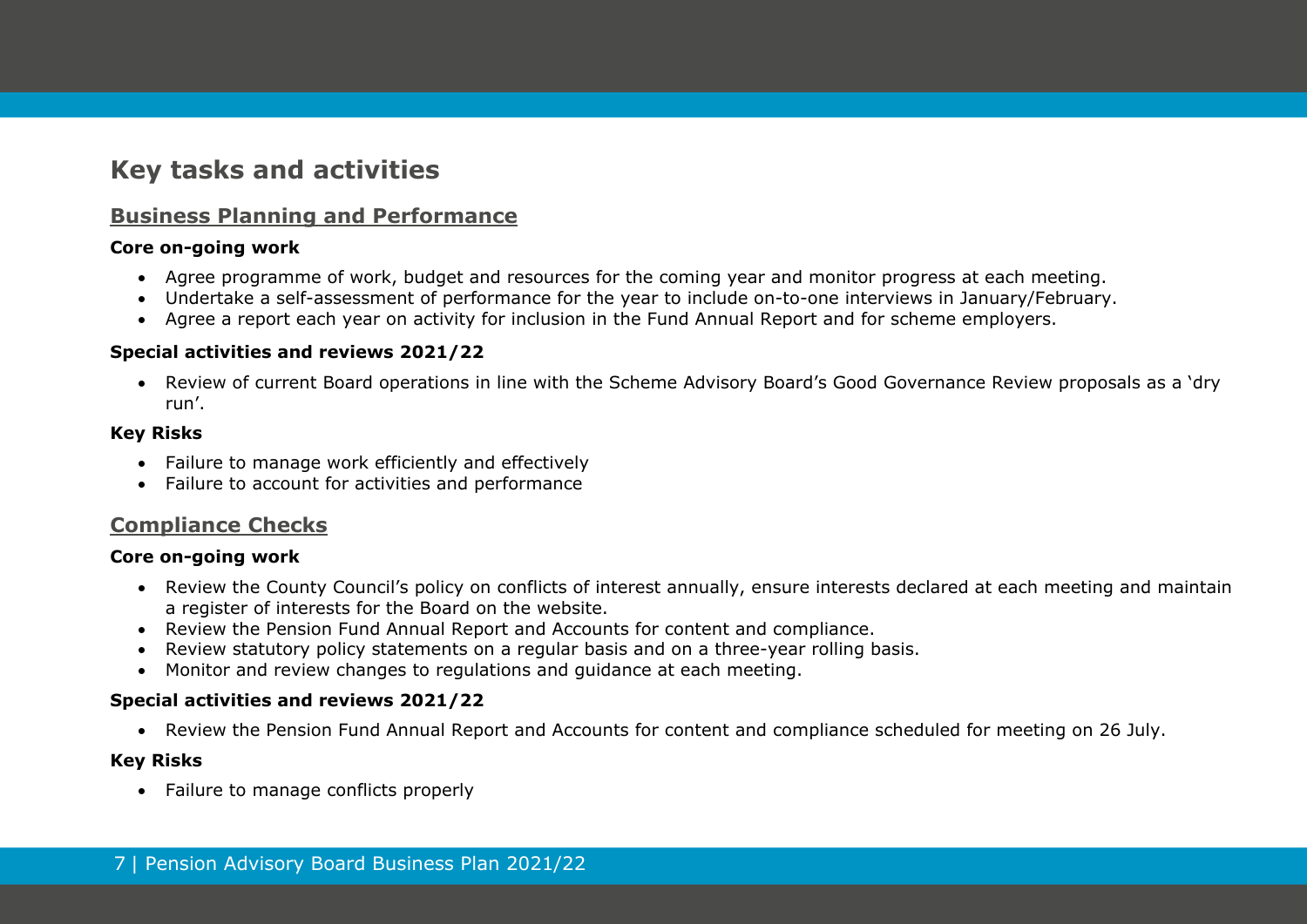## www.westsussex.gov.uk/pensions

- Non-compliance with regulations and guidance
- Changes being implemented at short notice due to delays caused by pandemic

#### **Governance Arrangements**

#### **Core on-going work**

- Review decisions of the Pensions Committee.
- Review management and monitoring of the pension fund risk register.
- Monitor audit reports and assurances on internal controls.
- Monitor work planned by the Pensions Regulator (tPR).
- Monitor reports and initiatives from the Scheme Advisory Board (SAB).
- Respond to surveys and requests for information from the tPR and the SAB.
- Report to the Pensions Committee and Governance Committee on a regular basis and as required.
- Report to tPR, MHCLG and SAB in exceptional circumstances.

#### **Special activities and reviews 2021/22**

- Review internal audit programme of work and assurances.
- Review new tPR Combined Code for compliance requirements.
- Review SAB proposals on future governance arrangements when made available.

#### **Key Risks**

- The decision-making process is not fully effective.
- Key risks are not managed properly.
- Failure to be aware of scheme-wide developments and changing requirements.
- Failure to properly account for the Board's activities.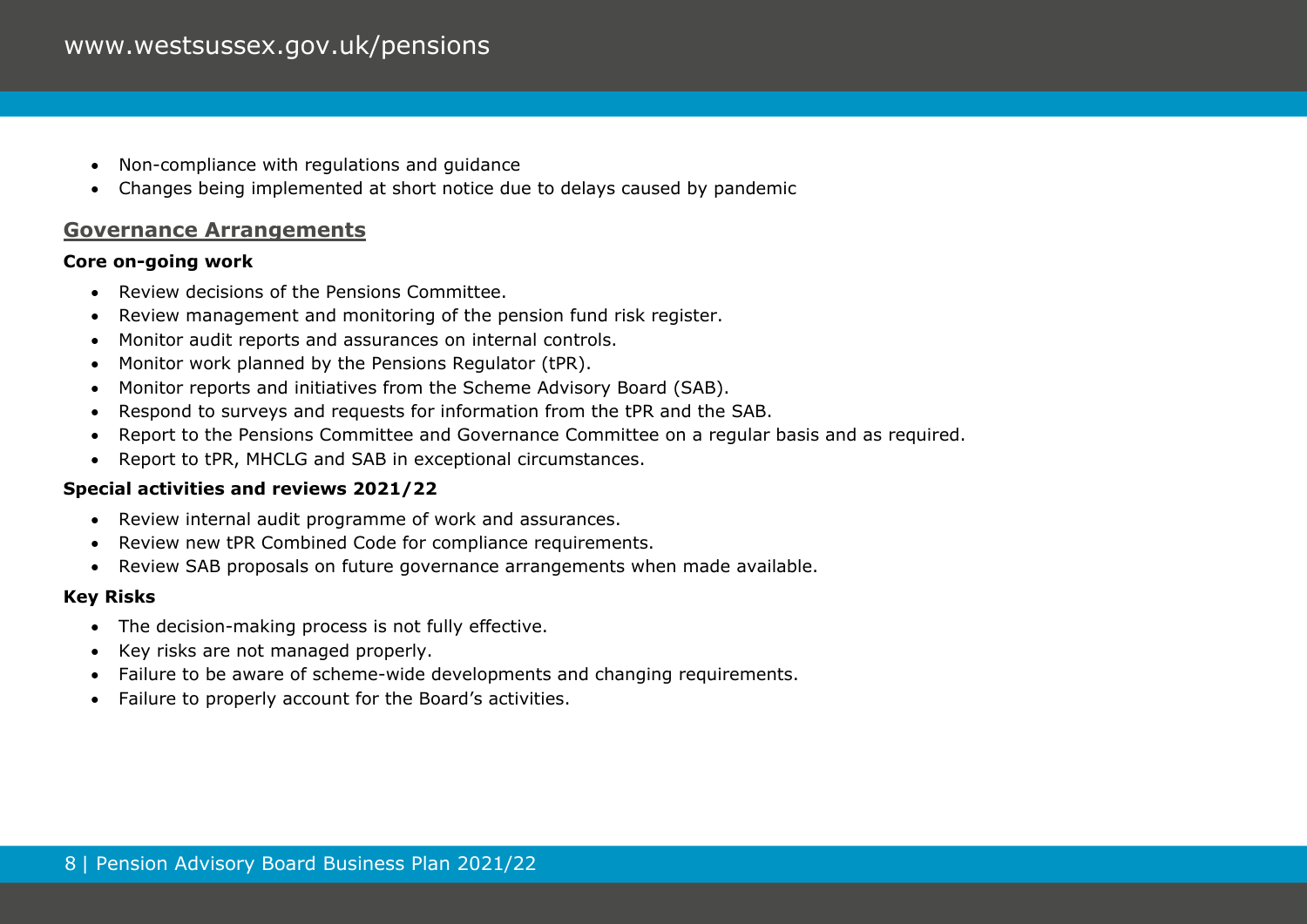## **Administration procedures and performance**

#### **Core on-going work**

- Consider a report on the administration of the scheme at each meeting.
- Monitor notifiable events and the recording and reporting of breaches.
- Monitor key performance indicators and recovery action.
- Monitor recording of compliments and complaints, and progress on IDRP cases.
- Monitor movements in membership numbers.
- Monitor data quality and integrity, and progress on improvement plans.
- Monitor timeliness of receipt of contribution payments and any recovery action required.
- Review operation of key internal procedures and controls relating to third party contracts.

## **Special activities and reviews 2021/22**

- Monitor impact of Scheme changes on administration capacity.
- Consider scope for inter-fund comparative indicators, including unit costs and service levels.
- Review arrangements for auto-enrolment and for growing membership.
- Review implementation of Data Improvement Plan.
- Monitor work by internal audit.
- Review controls relating to cyber risk.

## **Key Risks**

- Failure in the efficient and effective administration of the scheme.
- Non-compliance with reporting requirements.
- Failure to detect potential problems, including fraud at an early stage.

## **Investment and funding**

#### **Core on-going work**

• Review the investment strategy statement to assess compliance with regulations and guidance issued by MHCLG and CIPFA.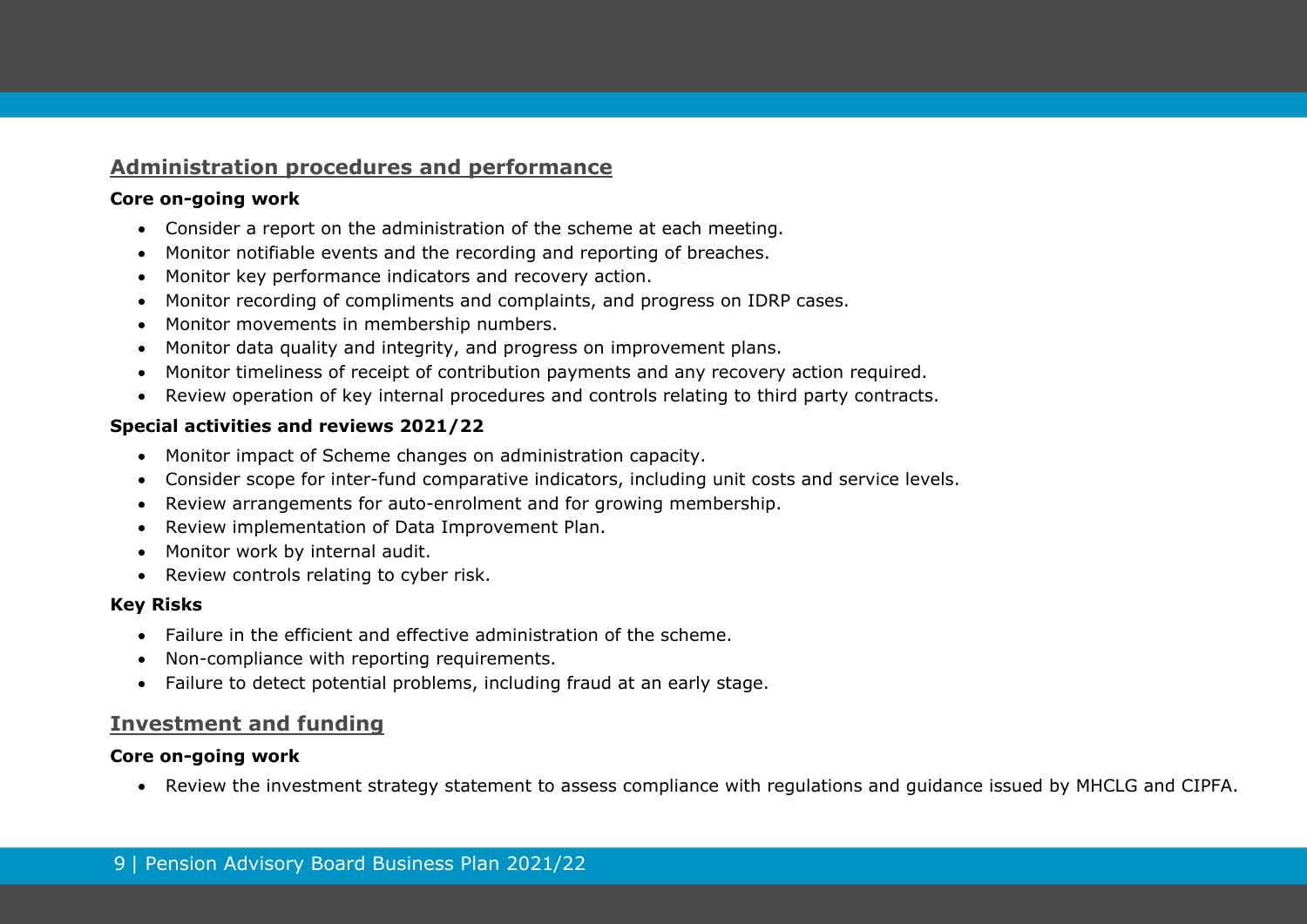- Review the funding strategy statement to assess compliance with regulations and guidance.
- Review the process of consultation with appropriate persons, particularly scheme employers.
- Review the valuation process for compliance and good practice.
- Review developments on the pooling arrangements, particularly in relation to governance and investment management.
- Monitor arrangements for monitoring investment performance and costs.
- Monitor developments in relation to responsible investing and ESG issues insofar as they relate to the Board's responsibilities.

#### **Special activities and reviews 2021/22**

- Review revised guidance issued by MHCLG when available.
- Develop understanding of actuarial methods, standards and practices and application to the valuation process.
- Review revised SAB guidance when issued.

#### **Key Risks**

- Non-compliance with investment regulations and Government guidance
- Failure of proper governance arrangements in the pooling of Fund assets
- Failure to comply with or respond to developments in good practice or regulatory compliance
- Net asset values are insufficient to meet future liabilities
- Lack of clarity on role of PAB in relation to ACCESS and on responsible investing

## **Communications**

#### **Core on-going work**

- Monitor disclosure of information in line with statutory requirements, including annual benefit statements.
- Review newsletters for content and clarity.
- Review communications with employing authorities.
- Monitor developments in the website and pensions portal.
- Consider more effective links to scheme members.